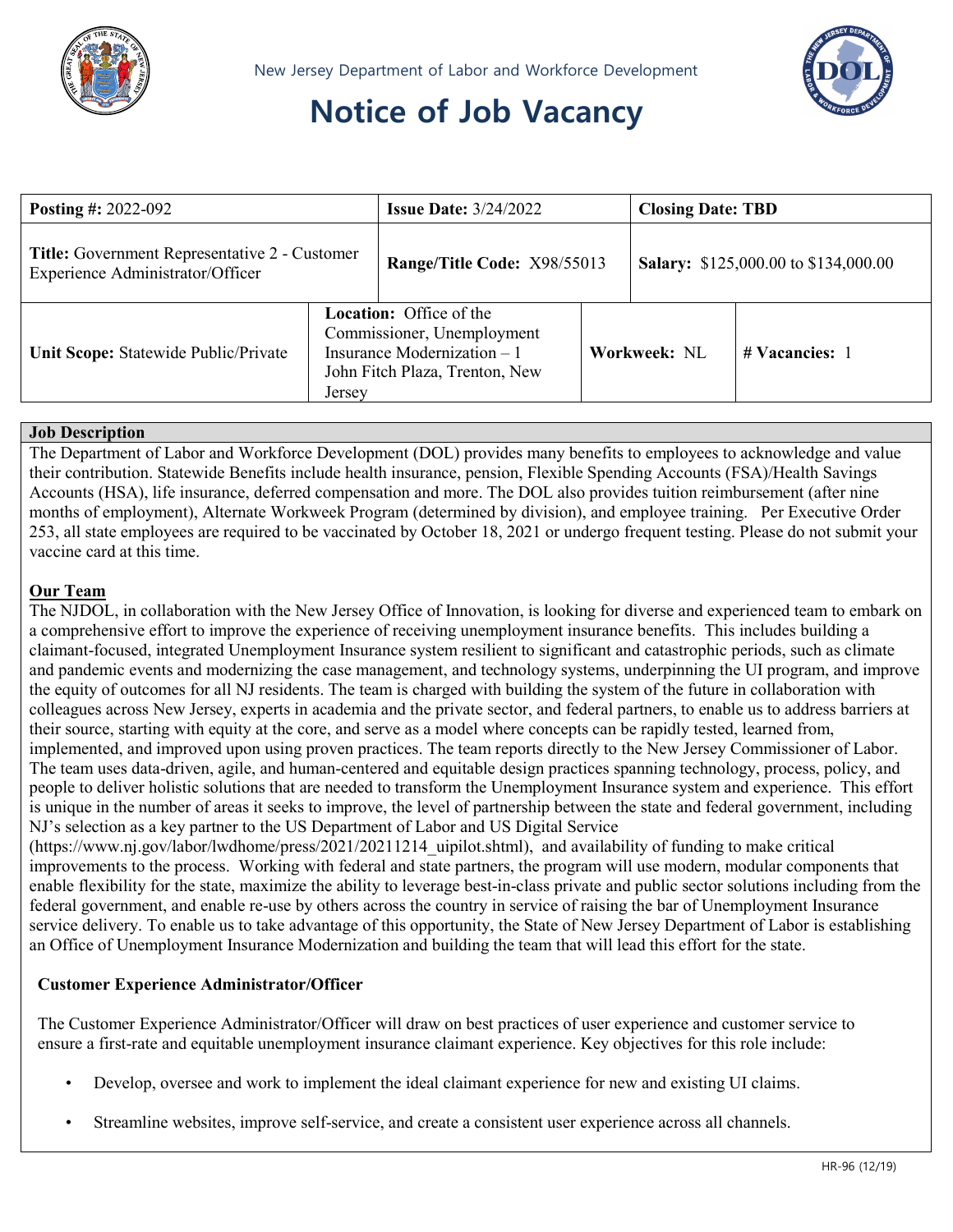- Utilize both qualitative and quantitative customer feedback to build journey maps to identify best practices and perceived pain points.
- Develop a mechanism to give claimants the opportunity to provide real-time feedback to agencies through the web, phone, and in-person and display this feedback transparently to drive claimant-centric improvements to the unemployment insurance process and systems.
- Create a strong, customer-centric culture complete with accountability and ownership at all levels.
- Build a customer experience team to deliver on the needs of the Unemployment Modernization Office; provide coaching, mentorship, and professional development opportunities; support employee wellbeing.

## **Civil Service Commission Requirements (Education/Experience/Licenses)**

## **\*THOSE WHO HAVE PREVIOUSLY APPLIED TO POSTING 2021-092 DO NOT NEED TO REAPPLY AND WILL BE TAKEN INTO CONSIDERATION\***

**EDUCATION AND EXPERIENCE:** Graduation from an accredited college or university with a Bachelor's degree with a minimum of one (1) year experience, and a proven track record, in the identified experience, skills and abilities:

**NOTE:** Applicants who do not possess the required education may substitute additional experience as indicated on a year-foryear basis with thirty (30) semester hour credits being equal to one (1) year of experience.

**NOTE:** A Master's degree is preferred.

## **PREFERRED EXPERIENCE, SKILLS AND ABILITIES:**

- **Customer Experience Expertise** Deliver holistic, human-centered customer experiences. Candidates should have significant experience in each of the following areas:
	- o The knowledge and ability to understand and apply human-centered design tools and methodologies.
	- o Mastery level skill in developing customer journey maps, identifying areas of dissatisfaction in the experience and developing plans to monitor and make improvements to the experience, ultimately leading to customer delight.
	- o Mastery level skill creating an exceptional customer experience, identifying opportunities for improvement and subsequent implementation of plans.
	- o Strong process/project management skills with the ability to manage and implement strategies rapidly.
	- o Ability to quickly identify root causes of issues and organize and prioritize multiple competing deadlines.
	- o Ability to understand business drivers and take analytical findings in order to map process solution design.
	- o Ability to use digital technology, communication tools or networks to locate, evaluate, use and create information coupled with a working knowledge of current high-technology, and an understanding of how it can be used.

### • **Delivering World Class Services** -

- o Experience delivering public-facing programs or products with a large number of users and high availability requirements. This includes crafting or creating product vision, strategy or roadmaps
- o Experience leading the development, delivery or integration of projects with complex requirements, multiple stakeholders with disparate views, or high levels of bureaucracy.
- o Experience applying leading industry practices in the design, development and delivery of digital products or services.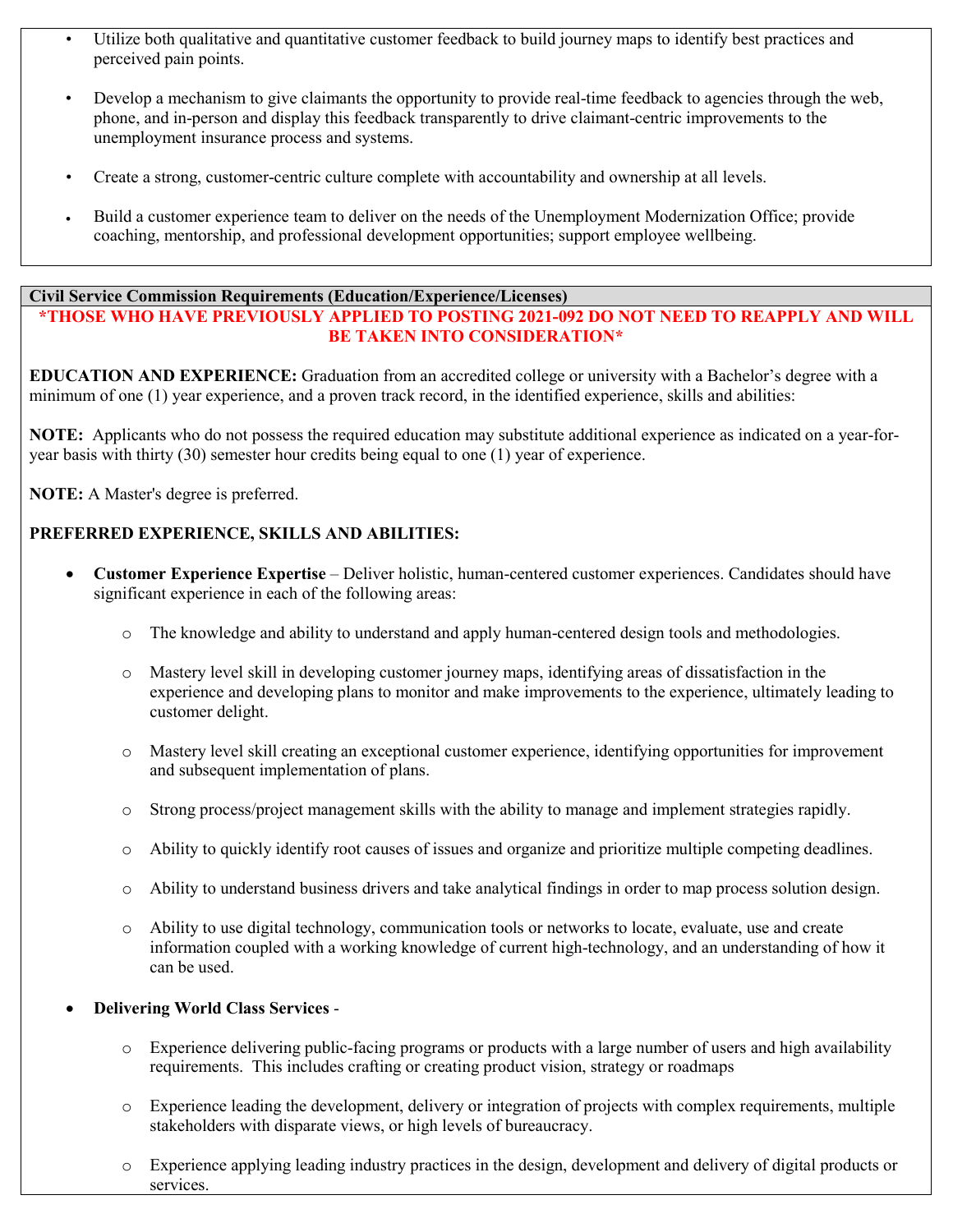- o Experience working with and leading cross-functional teams.
- **Leading Change** Bring about strategic change, both within and outside the organization, to meet organizational goals, establish an organizational vision and continuous implementation in a changing environment.
- **Leading People** Lead people toward meeting the organization's vision, mission, and goals while providing an inclusive workplace that fosters the development of others, facilitates teamwork, and supports resolution of conflicts.
- **Results Driven** Meet organizational goals and customer expectations to make decisions that produce high-quality results by applying technical knowledge, analyzing problems, and calculating risks.
- **Business Acumen** Manage human, financial, and information resources strategically.
- **Building Coalitions** Involves the ability to build coalitions internally with existing NJ DOL programs and divisions, State colleagues and departments, and with Federal agencies, local governments, and other external stakeholders to achieve common goals.

**RESUME NOTE:** Eligibility determinations will be based only upon information presented on the resume along with other supporting documents, such as your online work examples.

## **TO APPLY for this Position**

If you qualify and would like to be considered, **please submit your resume (including daytime phone number and email address) and a letter of interest (200 words or less) identifying the following:** 

1. **Where can we find you online?** Add up to three links (e.g., GitHub, GitLab, LinkedIn, Portfolio, Articles). Please link to online examples of your work, if possible.

### **What do you find compelling about the role?**

**EMAIL:** Human Capital Strategies Recruitment Unit **[LWDJobPostings@dol.nj.gov](mailto:LWDJobPostings@dol.nj.gov)** \*Subject line must specify complete job posting number

This is not a promotional announcement for a Civil Service Examination.

This posting may result in personnel actions which will require final approval by the Department of Labor and Workforce Development

and the Civil Service Commission in accordance with Civil Service Commission rules and regulations.

**Job Posting Authorized by** Tennille R. McCoy, Assistant Commissioner, Division of Human Capital Strategies

- Newly hired employees must agree to a thorough background check that may include fingerprinting.
- Any appointments made from postings which involve movement between unit scopes, may result in a forfeiture of rights to any promotional list in a former
- unit scope.
- As of September 2010, in accordance with N.J.S.A. 52:14-7, the "New Jersey First Act," all new employees must reside in the State of New Jersey, unless exempted under the law. If you do not live in New Jersey, you have one year after you begin employment to relocate your residence to New Jersey, or to secure an exemption.
- Work Authorization: Applicants must be authorized to work in the United States according to the Department of Homeland Security, United States Citizenship and Immigration Services regulations. NJDOL does not provide sponsorship or accept student OPT/CPT programs, F1 or H1B work authorization visas.

The New Jersey Department of Labor and Workforce Development is an Equal Opportunity/Affirmative Action Employer.